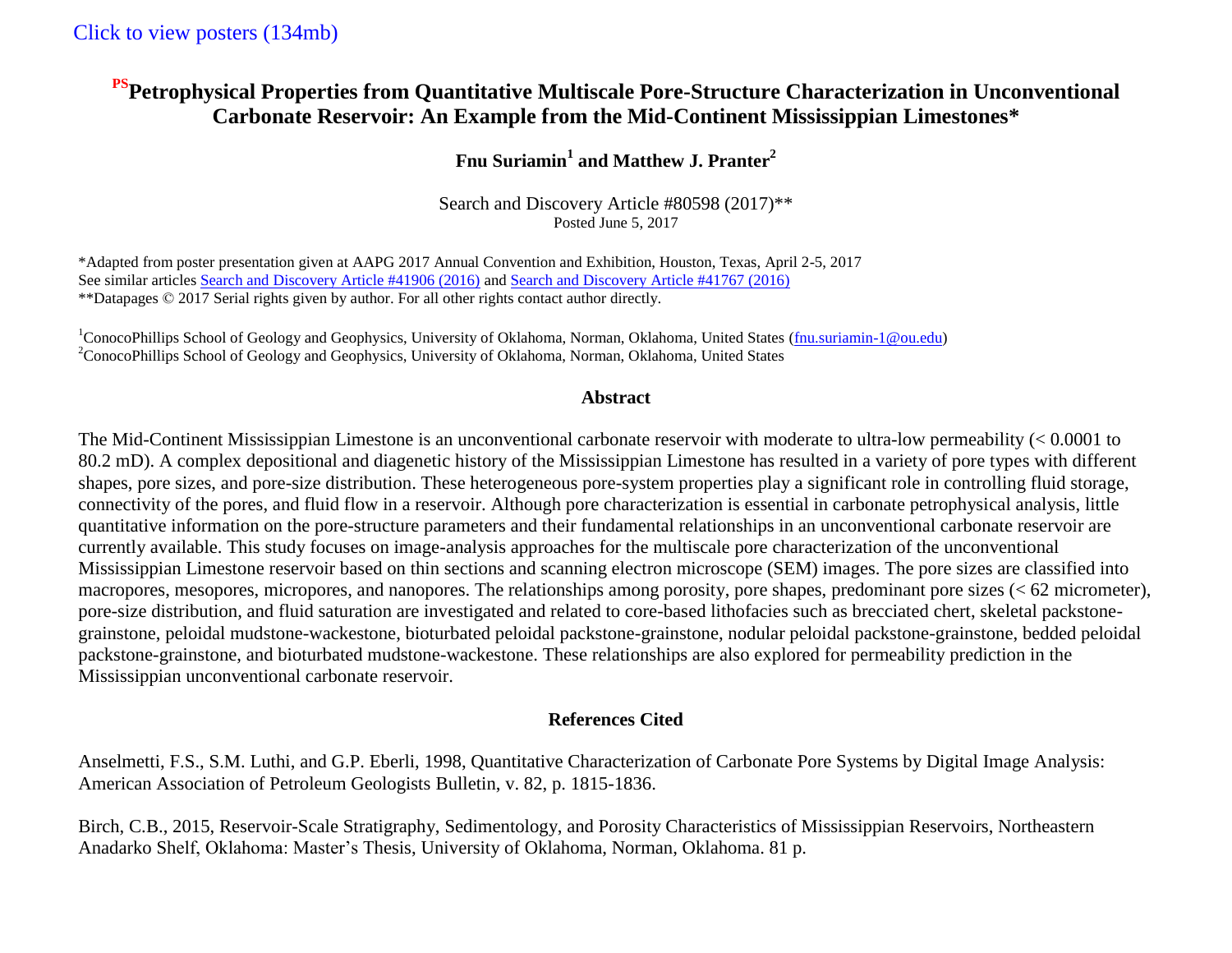Blakey, 2013, Paleography Map of North America During Early Mississippian (Kinderhookian): Colorado Plateau Geosystems, Phoenix, AZ.

Campbell, J.A., C.J. Mankin, A.B. Schwarzkopf, and J.J. Raymer, 1988, Habitat of Petroleum in Permian Rocks of the Midcontinent Region, *in* W.A. Morgan and J.A. Babcock (eds.), Permian Rocks of the Midcontinent: Midcontinent Society of Economic Paleontologists and Mineralogists, Special Publication No. 1, p. 13-35.

Dutton, S.P., 1984, Fan-Delta Granite Wash of the Texas Panhandle: Oklahoma City Geological Society, Short Course Notes, p. 1-44.

Gutschick, R.C. and C.A. Sandberg, 1983, Mississippian Continental Margins of the Conterminous United States, *in* D.J. Stanley and G.T. Moore (eds.), The Shelfbreak: Critical Interface on Continental Margins: SEPM Special Publication, v. 33, p. 79-96.

Johnson, K.S. and K.V. Luza, 2008, Earth Sciences and Mineral Resources of Oklahoma: Educational Publication 9, Oklahoma Geological Survey, 22 p.

LoCricchio, E., 2012, Granite Wash Play Overview, Anadarko Basin: Stratigraphic Framework and Controls on Pennsylvanian Granite Wash Production, Anadarko Basin, Texas and Oklahoma: AAPG Annual Convention and Exhibition, Long Beach, California, USA, April 22-25, 2012, [Search and Discovery Article #110163](http://www.searchanddiscovery.com/documents/2012/110163locricchio/ndx_locricchio.pdf) (2012). Website accessed May 2017.

McConnell, D.A., 1989, Determination of Offset Across the Northern Margin of the Wichita Uplift, Southwest Oklahoma: Geological Society of America Bulletin, v. 101, p. 1317-1332.

Mazzullo, S. J., 2011, Mississippian Oil Reservoirs in the Southern Midcontinent: New Exploration Concepts for a Mature Reservoir Objective: Tulsa Geological Society luncheon, October 11, 2011, [Search and Discovery Article 10373](http://www.searchanddiscovery.com/documents/2011/10373mazzullo/ndx_mazzullo.pdf) (2011). Website accessed May 2017.

Mazzullo, S.J., B.W. Wilhite, D.R. Boardman, B.T. Morris, and C.J. Godwin, 2016, Stratigraphic Architecture and Petroleum Reservoirs in Lower to Middle Mississippian Strata (Kinderhookian to Basal Meramecian) in Subsurface Central to Southern Kansas and Northern Oklahoma: Shale Shaker, v. 67, p. 20-49.

Mazzullo, S.J., B. Wilhite, and D.R. Boardman, II, 2011, Lithostratigraphic Architecture of the Mississippian Reeds Spring Formation (Middle Osagean) in Southwest Missouri, Northwest Arkansas, and Northeast Oklahoma Outcrop Analog of Subsurface Petroleum Reservoirs: Shale Shaker, v. 61/5, p. 254-269.

Mazzullo, S.J., B.W. Wilhite, and I.W. Woolsey, 2009, Petroleum Reservoirs within a Spiculite-Dominated Depositional Sequence: Cowley Formation (Mississippian: Lower Carboniferous), South-Central Kansas, American Association of Petroleum Geologists Bulletin, v. 93/12, p. 1649-1689.